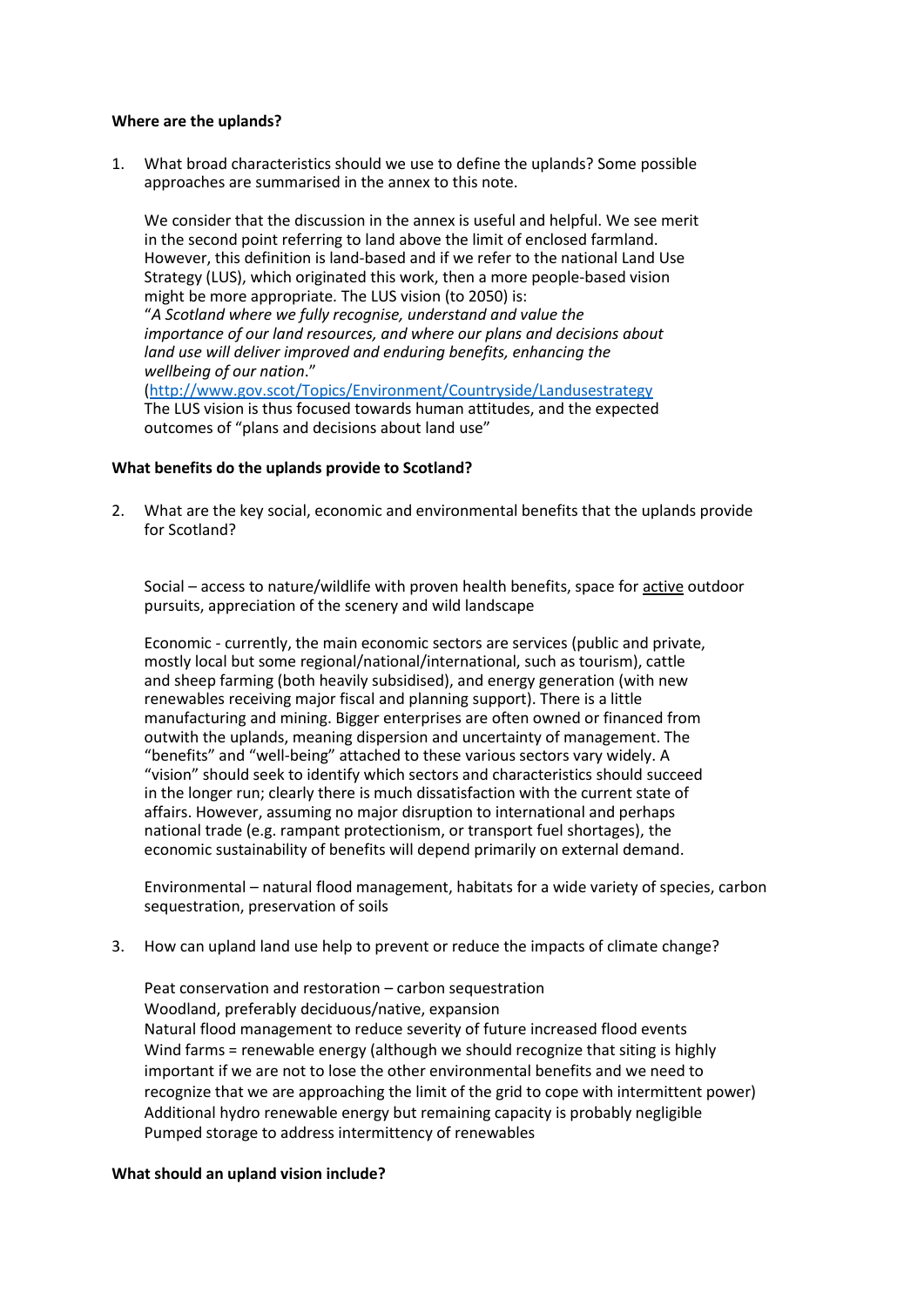4. A strategic vision could inform decisions about the balance between different land uses in different parts of the uplands. What are the key choices that an upland vision should address, and why?

Reafforestation & peatland restoration vs. sustaining current levels of grazing by sheep and deer Development such as wind farms, recreational facilities and tourism facilities vs. the tourist appeal and health benefits of wild and untouched scenery Artificial drainage vs. natural flood management SLE desire to be left to "steward" the land in their way vs. the wider public benefits of more regulation, e.g. deer numbers

5. Are there any other topics or issues that should be included in an upland vision, and if so why?

The uplands of Scotland are essentially a badly degraded landscape, largely bereft of native trees and in poor ecological health. Report after report highlight limited areas of native woodland, areas where peat is in poor shape, and large areas where the vegetation is in an unsatisfactory condition and lacks diversity. Communities physically close to upland areas are often too dependent on activities which require few jobs and on seasonal tourism.

We suggest that SNH should start from the point where the overarching vision is to bring the uplands back into good ecological health. We all know what that means in terms of deer numbers, grouse moors and upland sheep farming. This is not to suggest that these activities should cease, but that they should be carried out in ways that support improvements in the ecology of the uplands. The benefits of environmental recovery include greater carbon sequestration, the reduced likelihood of flooding causing major downstream damage, greater diversity of wildlife, and an enhanced experience for a wide range of visitors. Efforts to rehabilitate the uplands in these ways are likely to bring as many or more jobs than many of the traditional activities pursued there

Another issue to consider is zoning. This concept is critical, as almost all the land defined by SNH as 'wild' is also 'upland'. There needs to be a strengthening of the protection of these areas from infrastructure developments without giving the impression that anything goes in upland areas not defined in SNH's "wild land" map.

6. Are there any topics or issues that should be excluded from an upland vision, and if so why?

No comments

## **How should the vision be developed?**

7. Which stakeholders do you think it would be particularly important to involve, and how? Would particular approaches be needed, for example, to reach particular groups?

Landowners, public interest, local authorities, recreational groups, NGOs, local communities

We think that it is important to emphasis that communities of interest' outwith an area are as important as communities which are physically within or close to the area. Often,